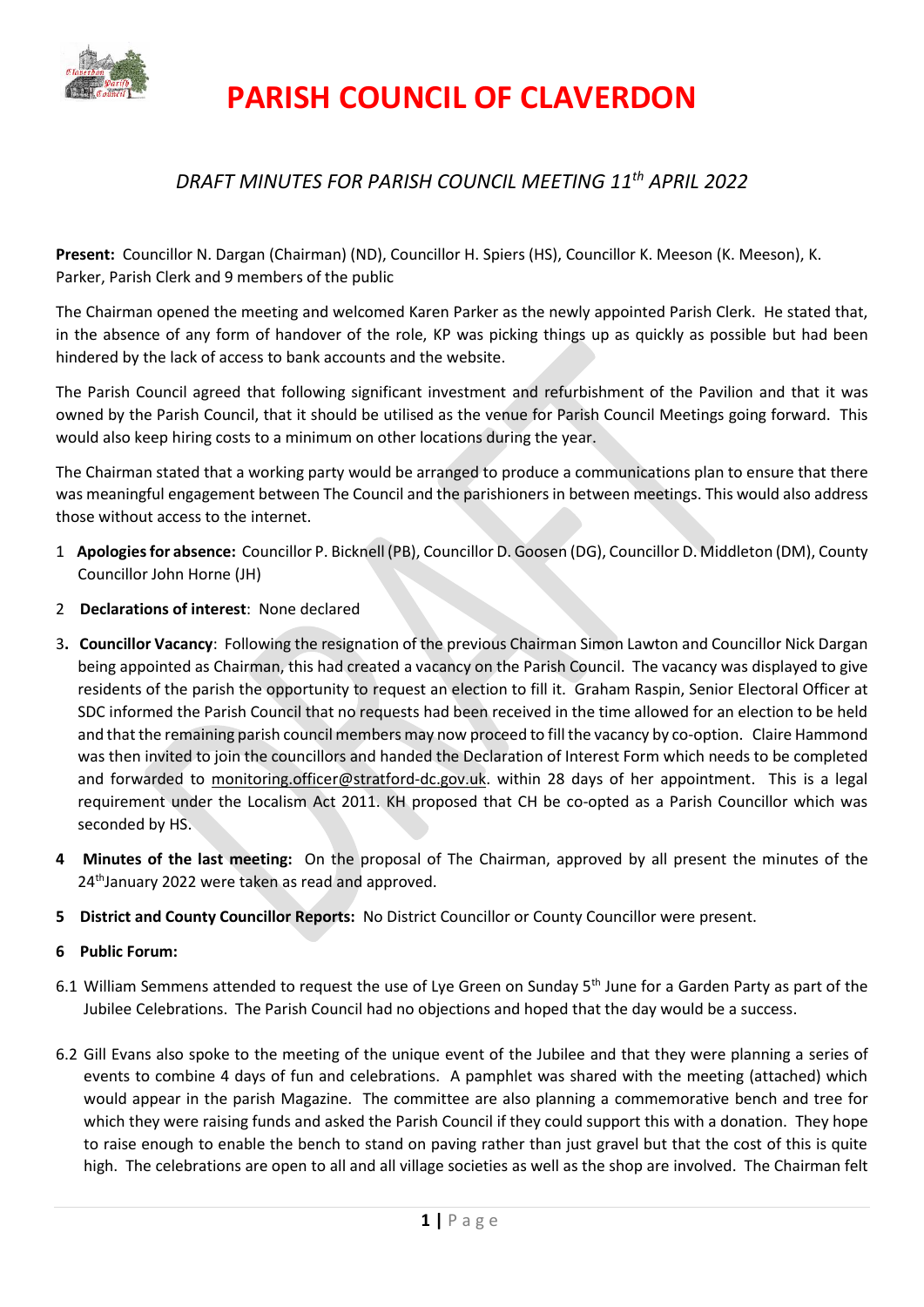that the Parish Council would always be keen to support and offered a donation of £200. HS hoped that some help could also be offered from local businesses or suppliers.

- 6.3 A member of the public once again raised the issue of traffic 'racing' through the Village at speed. ND reiterated that the Parish Council had no authority and were limited in what they could do but that parishioners could rest assured that they would keep lobbying John Horner. Councillors were aware that there had been an increase in speed checks and that the location of these had moved to the layby opposite The Crown public house. CH had attended a public meeting were the road between Claverdon to Ullenhall had been discussed but that cost also played a part and that as an "unlit" village, speed humps were not an option.
- 6.4 Alice Peach and Barney McElholm gave a presentation on behalf of John Barnes (who was unable to attend) regarding the planning at Claverdon Hall Farm Barns. There is already approval for 4 houses and a light industrial building but they are seeking further planning approval which would negate the need to utilise existing structures and hard standing and replace with, what they felt, was a more attractive, non-commercial development with no industrial units. The proposal (attached) seeks to reduce the volume and hardstanding (currently for 25 cars) whilst enhancing the ecology and biodiversity by introducing trees, a wildflower meadow and pond. If the new proposal was not approved, the existing plans would go ahead.

The Chairman thanked them for their presentation and asked about a footpath into The Village. AP felt that this would not be granted in the plan but that the original plan did not feature one either. Councillors asked questions about re-saleability and were told that the smaller properties would be good for those wishing to downsize but stay in the village as well as for the surrounding properties. Further discussion was held about the industrial unit and it was agreed that this would add to the traffic in the area. HS asked about the car ports and if, in the future these could be extended to enlarge the properties but was told that no extensions could be granted due to the properties being on green belt. It was felt that the new plan was better for the environment and aesthetically for The Village. The Chairman confirmed that the Parish Council had not seen anything inthe presentation that they objected to but would look at in more detail when the planning application had been forwarded to them.

**7 Claverdon Community Land Trust:** John Horner was unable to attend therefore a presentation was given by Neil Pearce of Avon Planning Services along with James Horner and Philip Lowe from the Trust, (copy attached). They concluded by stating that the application for this proposal had already been submitted and felt that it had addressed all previous refusal reasons and was now in the portal.

The Chairman thanked the delegates for the presentation and stated that they were aware of some of the responses to this development i.e. Wolverton and Norton Lindsey PCs and that the Parish Council had felt that they were in the middle of two competing proposals. The delegates felt strongly that this proposal was not competing with the previous plan for Breach Lane, but that both were needed and each a different offering. The land at Gannaway Farm was the only site they had been able to source. The Parish Council asked about control over who would be able to apply for a property under the Discount Scheme (KM suggested that this might be extended to include veteran/key workers). The response was that this would be investigated if the Parish Council made a recommendation but that residents and those with a village connection would be given priority.

The Chairman asked about the survey that they had carried out and whether it yielded the responses that they had expected. The delegates stated that they had endeavoured to be as clear and transparent as possible as they genuinely believe there to be a need for this housing in the area.

HS asked about the amounts of the discount being proposed and was told that the minimum would be 20% but could be up to 50%. HS said that the previous Chairman had been a member of the Trust and had questioned the discounts and asked if this was a "not for profit" scheme. The delegates were insistent that this was indeed not a profitable proposal and that the District Council would make the decision. HS queried whether the data from the housing need survey would need to be analysed by an independent authority approved by SDC. The delegates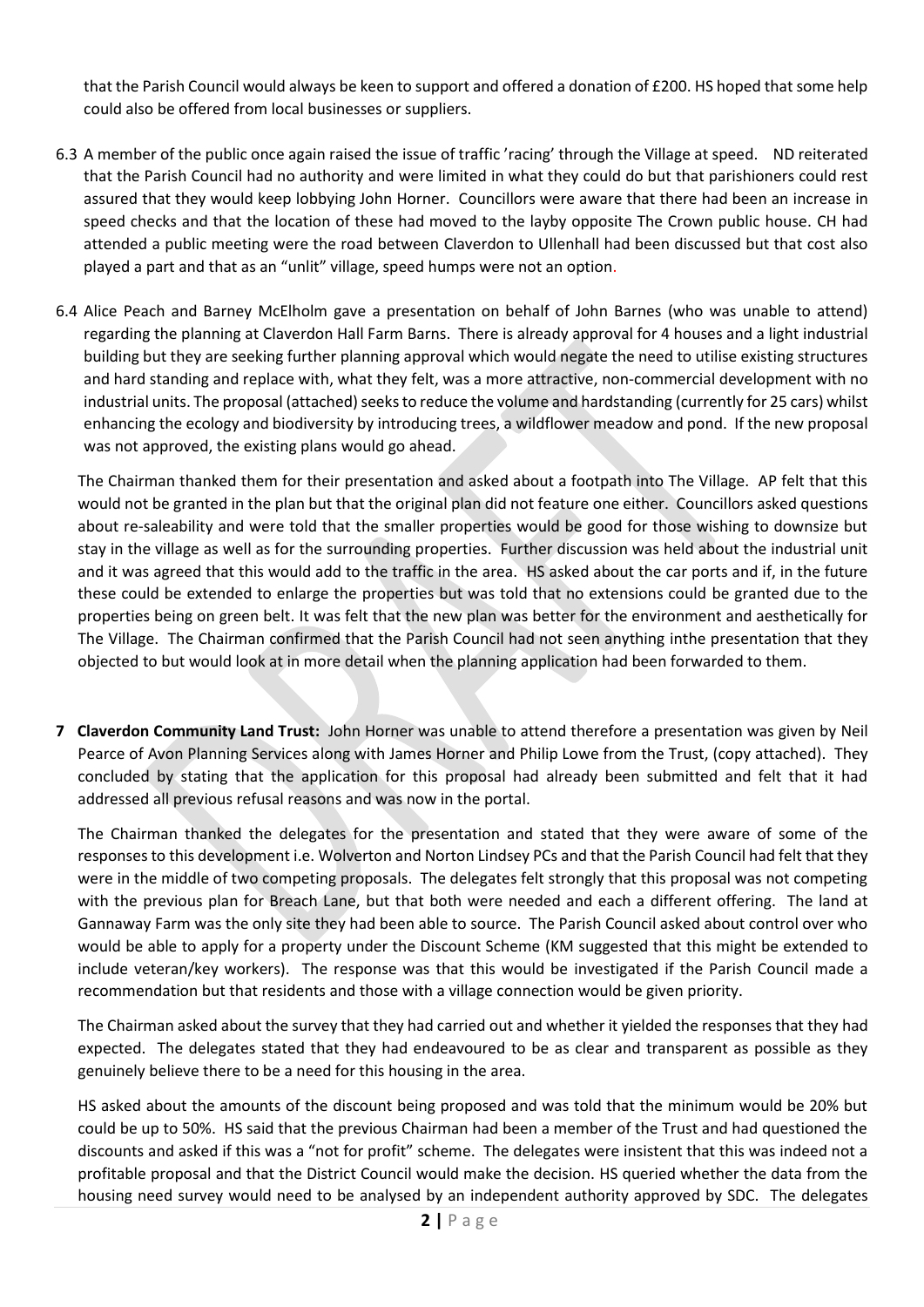were keen to point out that the responses they had sought from residents had been carried out openly and sealed envelopes opened in the presence of witnesses in a proper manner and that they were not there to "pull the wool over anyone's eyes" but believed that the area genuinely had a need for the discount housing scheme that was being offered.

KM asked about the source of the investment and the response was that it would be from CAF Bank and the sale of the properties would fund the scheme. KM also asked if the properties were only for first time buyers. The delegates stated that these houses were also of the benefit of those wishing to downsize.

CH said that the village of Claverdon needed more affordable housing and for the schools and businesses to be utilised by local people but this scheme would be of more benefit to the villages of Wolverton and Norton Lindsey. The delegates once again stated that it was the price of the land that had driven the location and that with this application, there would be an option to purchase another 5 acres which could also be utilised. Hazel Spires agreed with CH that traffic and parking in Claverdon to use the school etc. was already a problem. The Chairman agreed that 2/3rds of the pupils at Claverdon were not from Claverdon and that children living in the village should be able to stay and purchase homes of their own in the village. He confirmed that the Parish Council were not against the idea of new and affordable homes but these were on the furthest boundary but felt reassured that the reasons had not been profitable ones. PL from the Trust reiterated that this is development was excellent and that if the 10 houses were not built, 10 families would lose out. James Horner stated that this was better than a development of 30 houses with only a percentage of them being affordable. HS agreed but would like to have more detail on how much the actual discount to the families would be. NP said that the price land and the build would determine the cost of the housing.

The Chairman thanked the CLT once again and confirmed that the Parish Council had not seen anything from the presentation that they objected to but would look at in more detail when the planning application had been forwarded to them.

**8 Planning:** No further comments following the updates.

### **9 Recreation Field:**

- 9.1 Councillor Dave Goosen had sent an update as follows: Playground repairs*. I have spoken to one of the original installation contractors (Nick Green) to arrange a site meeting. He is supportive of putting things right and installing the gym equipment. I am still awaiting his availability for a site meeting. I will chase when I'm back this week.*
- 9.2 The Parish Council agreed that Thomas Fox would carry out the mowing of the Recreation Field and, verges and village areas for the next year.
- 9.3 Update send by PB following Pavilion Working Party
- *Noted that the two village football teams are having strong seasons. The first team are top of the league, whilst the seconds (in their debut season) have reached a cup final. Claverdon Rugby Club also won their league at the weekend, and it's great to see our village sports clubs thriving.*
- *On 25th March, a working group consisting of councillors met with representatives of the football and cricket clubs. There have been a few outstanding points to discuss and we felt that a working group was the most productive and proactive way of addressing these. No decisions were made at this working group but any proposals put on PC Agenda.*
- *It was a really positive meeting, with the following points worth reporting back to the PC:*
	- *a. Fire Alarm key & reset. Football club (via Matt Parker) offered to look at this. Since we met, the alarm has been serviced, tested, and new keys provided.*
	- *b. Parking – flagged the concerns from residents. Both clubs agreed to ensure that parking at the top of the field was fully utilised and sports club users asked to park considerately. PC may have the option of opening up the hardstanding at the bottom of the field for further parking in future.*
	- *c. Use of the field – both clubs offered to provide a schedule of upcoming matches & training sessions (circa 4 weeks) to inform other parishioners of use of the field/pavilion. To be posted in the pavilion*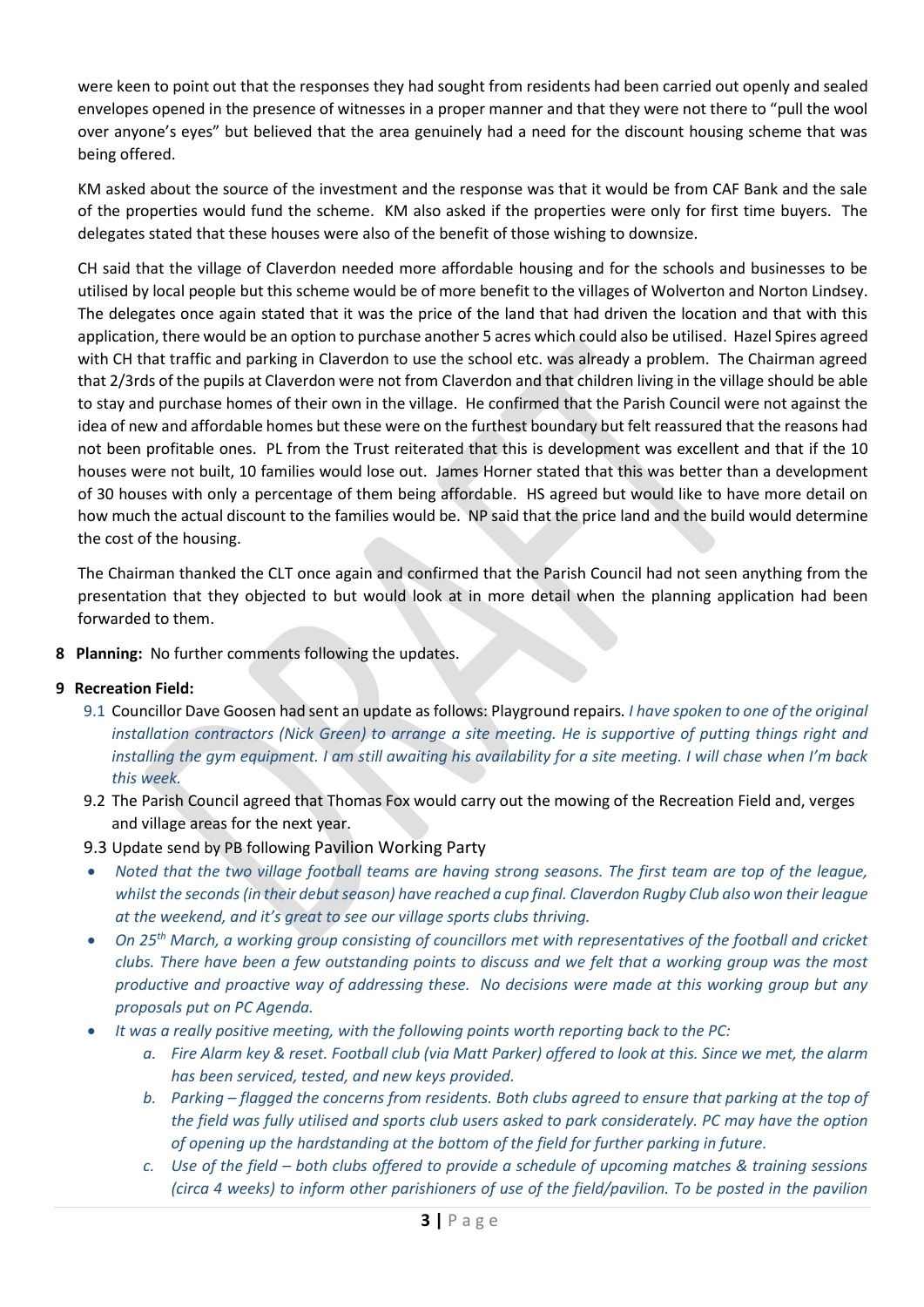*window and on Claverdon Matters. Messaging around 'support your local team' & opportunity to join to be included.* 

- *d. Responsibility for use & maintenance – it was proposed that a checklist be developed to ensure users take care when using the pavilion and 'leave as they find it'. It could include; sweeping, bins, closing windows, locking storage, etc and a named signatory required. The PC could provide signage (no studs/spikes) to support this. A good suggestion about the teams for a 'deep clean' of the pavilion on a regular basis, with the agreement this would be looked in to.*
- *e. It was also felt that keys should be given to those who need them and the Parish Council could be given a "register" of key holders. It was suggested that new locks could be put on the changing rooms with a master set stored securely on site.*
- *f. Perishable equipment & storage (e.g. football kits, cricket pads) are not suited to outdoor storage due to tendency to rot, rodent damage. Suggested racking to be put in the unused 'umpire room' to allow indoor storage.*
- *g. It was anticipated that new contracts be issued to the sports clubs (which should include some of the points above where relevant and/or clarity needed)*
- *h. Use of the field by Warwick thirds – discussed at the meeting and subsequently discussed with all councillors. Agreed to offer them the use of the field as It helps with the financial upkeep of the field/pavilion. Update following sub group that Warwick thirds had been forced to find another venue due to time constraints to publish fixtures for 2022 season. They hoped that a longer term agreement could be reached in time for 2023 and beyond. This had resulted in a loss of potential revenue for this season and early resolution for next year would be sought.*
- *i. Both clubs asked who would be responsible for "deep cleaning" of the pavilion as well as the provision of hand soap, toilet paper etc. VH stated that the club had received national sponsorship and been supplied hand sanitiser which would be available to all. Consumables would be looked into and quotes sought from contract cleaning companies for a 2 hour clean each month. This could potentially be advertised to see if anyone locally would like this opportunity.*
- Councillors present agreed with the proposals presented and that any further actions should be implemented to ensure smoother running of the Pavilion.
- Many of the actions agreed will address a number of points raised in the audit of 2021, summarised in the PC Minutes of 4<sup>th</sup> October 2021.
- **10 Footpaths and Bridleways:** Following the Chairmans suggestion in January, enquiries were being made to update the website to enable problems to be reported through the correct channels via links.
- **11 Yarningale Common:** Councillor Phil Bicknell had sent the following update *There had been a request for a memorial bench to be placed on the common. Any bench would need to be in-keeping with the common ii.e. made of wood and anchored).*

*A question had been raised ref funding -- I think that is what is being used to fund the signage that Ian Bowater is working on (and which I mention in the note). I will double check, but the original request was for PC to put more money in for some more significant signage. We said the lower cost option would be preferred. Suggestion is to hold back on any substantive signage until we're a couple of years in to the biodiversity project and we're starting to see the results. Plus I'd be concerned that any signage may get damaged --- as happened to some rather good signs on the canal a couple of years ago.*

Councillors present agreed with the suggestions in Councillor Bicknell's update.

**12 Dorothea Mitchell Hall:** All title deeds held by Moore & Tibbits (Parish Council Solicitors) had now been sent to the DM Trust.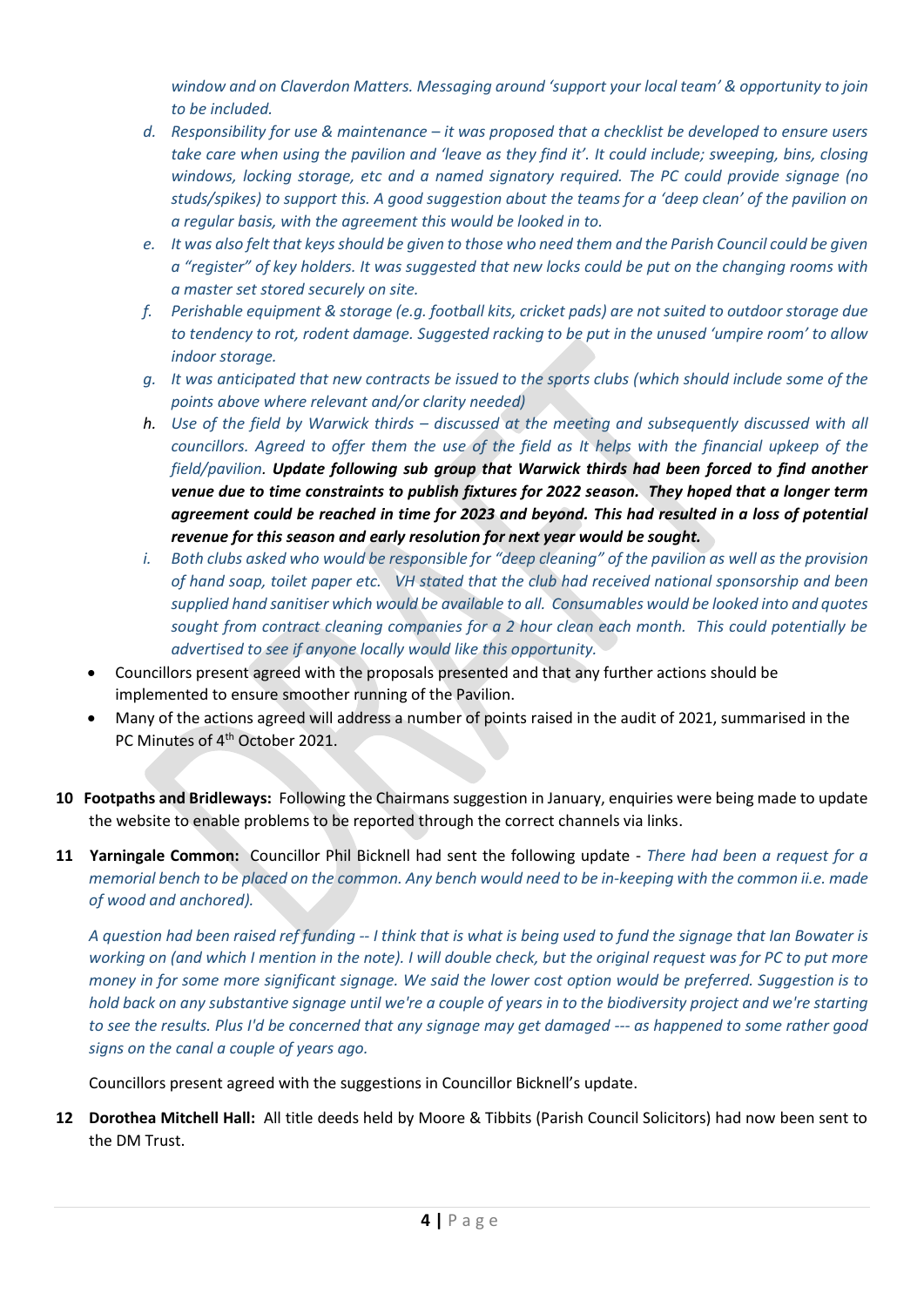**13 Boys Club Field:** The Chairman had been in contact with Moore and Tibbits and more information was required to enable the Parish Council to reach a decision on the option that suited the needs of the Parish Council best. This would be feedback at the next meeting.

### **14 Finance:**

**14.1 Income and expenditure for 3 months to 31st December 2021** – The Parish Clerk was unable to produce a set of accounts as, at present there was no access to the bank accounts held by the PC. Passwords and access were both unavailable. No payments could be made and any amounts received remained unchecked. This was being addressed as a matter of urgency by The Chairman and Vice Chair.

#### **14.2 Bank reconciliation Jan 2022 Review and approval by Councillors** – As above

**14.3 To authorise payments due to date and approve the account projection to end of April 2022** –Due to a number of issues, the Parish Clerk would need to write cheques to ensure payments could be made.

#### **15 General Other Matters**:

15.1 Replacement Laptop – The parish Clerk would seek quotes to replace the laptop and purchase a hard drive for storage of archived electronic files.

15.2 Village Telephone Box – the Parish Clerk had received some correspondence in regard to the appearance of the telephone box and a request for funding to install shelving. The Parish Council did not wish to encourage use of the telephone box as it is situated on the narrowest stretch of pavement at the side of a busy road. The Parish Council had previously looked at resighting the box but this had been a costly option. It was agreed that it was unsightly and needed some refurbishment. It was noted that during the past week, new shelving had been added to the box. Some investigation would be necessary to highlight who was responsible for the box and whether any insurance cover was required.

15.3 Use of the Pavilion – The Parish Clerk had received requests for party bookings in the pavilion over the summer. The Parish Council agreed that there was a need for a system to manage this asset to ensure bookings did not clash with sporting fixtures and that a Hire Agreement would be necessary to ensure that it was being utilised by those who lived in the village.

15.4 LGA Code of Conduct – The Parish Council agreed that this would be adopted.

15.5 Independent Housing Needs Survey - Sara Brook Taylor advised that WRCC undertake parish-wide housing needs surveys and within Stratford district these are provided at no cost to the parish council, other than delivery. The local parish council would normally arrange for hand-delivery of the survey but, as has already been agreed with Claverdon Parish Councillors, on this occasion one survey pack (cover letter, survey form & Freepost envelope) will be posted by Stratford on Avon District Council (SDC) to each dwelling currently registered on the Electoral Roll and to those on Home Choice Plus who have indicated a preference for Claverdon. It has further been agreed that postage costs will be covered by Warwickshire Rural Housing Association (WRHA).

Additional copies of the survey form can be requested from WRCC and respondents can, if preferred, complete the survey online. More information would be put on the PC website.

WRCC are particularly aware, through discussion with Councillors at meetings last year, that there are a number of people who currently live elsewhere but wish to return to the parish so would encourage details of the survey to be published locally (both the online link & how to get additional forms) so the information can be readily shared. Anyone with a local connection (as detailed on the survey form) can complete the survey.

The return deadline is usually set approx. 3 weeks after the distribution date. Simon Purfield at SDC who would organise the posting of the survey packs has advised that 25th April would be the earliest to arrange distribution.